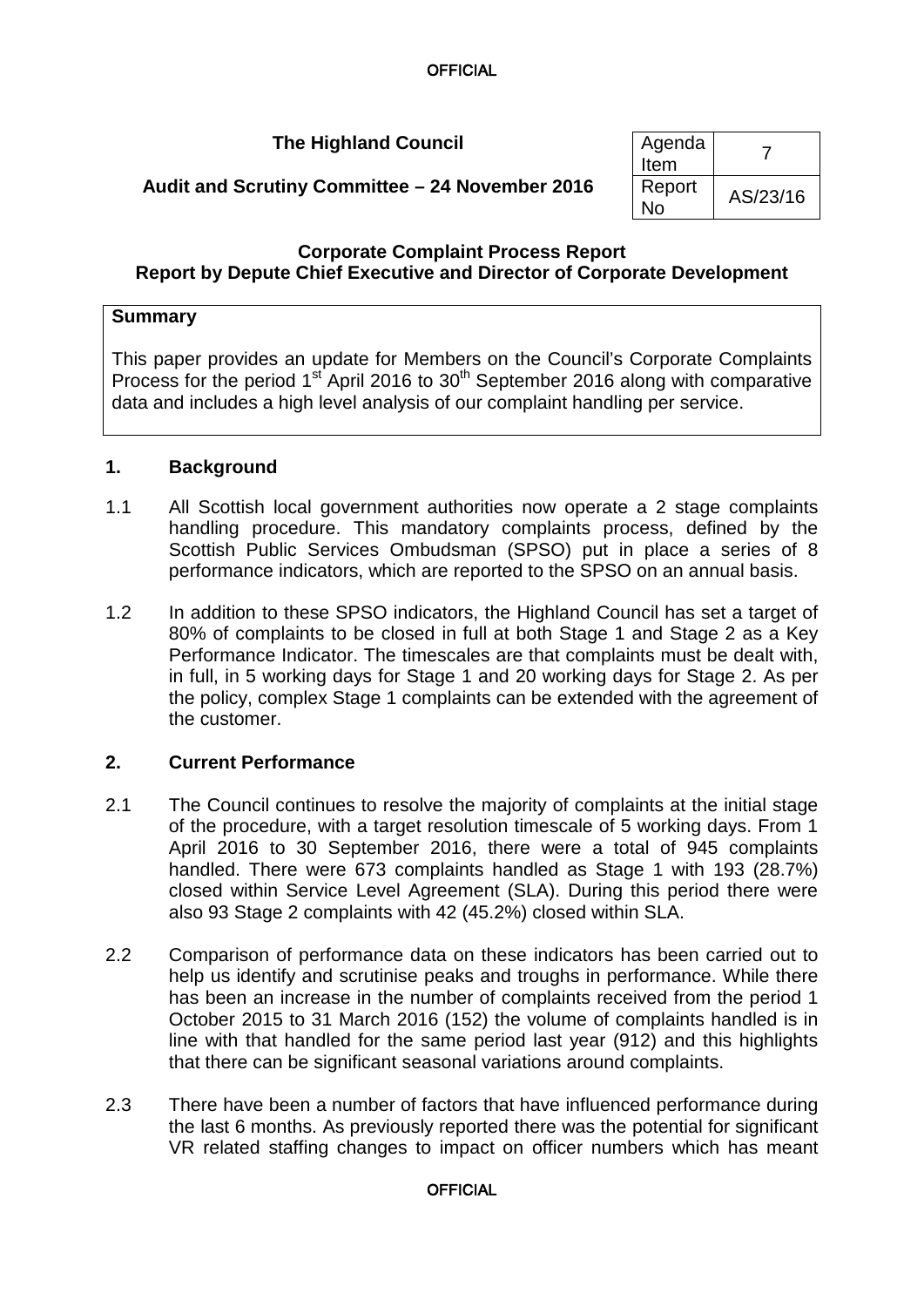that resources have become stretched. A new CRM system was also implemented in May 2016 and while training and support for dedicated complaints staff was prioritised it was understood that time would be required for staff to become familiar with this new system. This has contributed to an increase in the number of days taken to resolve complaints at both Stage 1 and Stage 2. In some services, backlogs of complaints have occurred and have had to be cleared.

### **3 Complaint Handling Performance by Service**

3.1 Detailed information is available per service around compliance with set timescales at both Stage 1 and Stage 2. This is illustrated in the tables below. It should also be noted that Social Work complaints continue to follow a statutory procedure, which follows a slightly different process.

| Performance Against Timescales by Service - Stage 1<br>The number and percentage of complaints at Stage 1 which were closed in full<br>within the set timescales of 5 working days. |                                             |                      |          |  |
|-------------------------------------------------------------------------------------------------------------------------------------------------------------------------------------|---------------------------------------------|----------------------|----------|--|
| <b>Service</b>                                                                                                                                                                      | <b>Total No. of Stage 1</b><br><b>Cases</b> | No. in<br><b>SLA</b> | % in SLA |  |
| <b>Community Services</b>                                                                                                                                                           | 499                                         | 121                  | 24%      |  |
| Finance                                                                                                                                                                             | 53                                          | 15                   | 28%      |  |
| Care & Learning                                                                                                                                                                     | 43                                          | 21                   | 49%      |  |
| Corporate Development                                                                                                                                                               | 40                                          | 18                   | 45%      |  |

Chief Executive's 7 2 29% No Service Allocated 1 1 100% Complaints which are allocated as 'no service allocated' are complaints which have not been assigned to a single service at the time of reporting, in these cases corporate customer services will work in conjunction with the services concerned to allocate and resolve.

Development & Infrastructure 30 15 15 150%

#### **Performance Against Timescales by Service – Stage 2**

*The number and percentage of complaints at Stage 2 which were closed in full within the set timescales of 20 working days.* 

| <b>Service</b>                                                                                 | <b>Total No. of Stage 2</b> | No. in     | % in SLA   |  |
|------------------------------------------------------------------------------------------------|-----------------------------|------------|------------|--|
|                                                                                                | <b>Cases</b>                | <b>SLA</b> |            |  |
| <b>Community Services</b>                                                                      | 37                          | 15         | 41%        |  |
| Development & Infrastructure                                                                   | 27                          | 15         | 56%        |  |
| Care & Learning                                                                                | 17                          | 5          | 29%        |  |
| <b>Corporate Development</b>                                                                   | 8                           | 3          | 38%        |  |
| Finance                                                                                        | 3                           | 3          | 100%       |  |
| <b>Chief Executive's</b>                                                                       |                             |            | 100%       |  |
| No Service Allocated                                                                           |                             |            | <b>N\A</b> |  |
| Completely which are allocated as free consistent allocated are completely which have not know |                             |            |            |  |

Complaints which are allocated as 'no service allocated' are complaints which have not been assigned to a single service at the time of reporting, in these cases corporate customer services will work in conjunction with the services concerned to allocate and resolve.

3.2 A considerable amount of work has gone into ensuring that all complaints are now allocated to a service. This has meant a reduction in the complaints recorded as "no service allocated" and also ensures that a responsible officer can take ownership quickly to resolve complaints.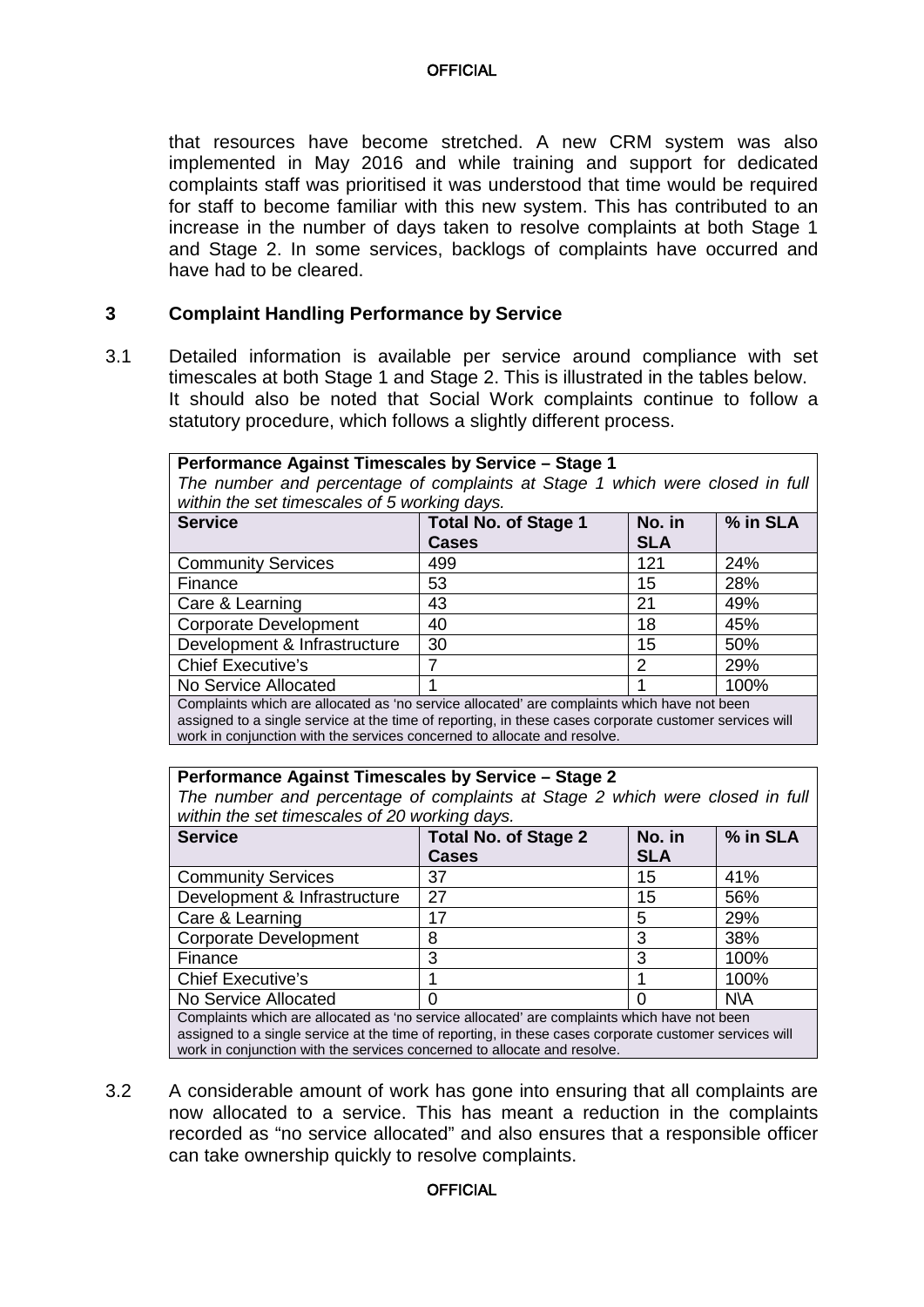3.3 Community Services as one of our main customer facing services receives the largest number of complaints. As previously reported a number of targeted initiatives have been undertaken with Customer Services to increase resolution at first point of contact and focus in on quality. This means that majority of complaints are recorded and resolved at Stage 1 and there has been a corresponding drop in the number of complaints allocated to Stage 2.

### **4. Complaint Categories**

4.1 Further detail on complaint categories is outlined in the table below, which provides insight into the top 10 types of complaints that were reported during the latest 6 month period.

| <b>Rank</b>    | <b>Subject</b>               |
|----------------|------------------------------|
|                | <b>Housing Repairs</b>       |
| $\overline{2}$ | Road Maintenance             |
| 3              | <b>Antisocial Behaviour</b>  |
| 4              | <b>Staff Behaviour</b>       |
| 5              | Parking                      |
| 6              | <b>Progress Chasing</b>      |
| $\overline{7}$ | <b>Previous Complaint</b>    |
| 8              | <b>Planning Applications</b> |
| 9              | <b>Missed Bins</b>           |
| 10             | <b>Council Tax</b>           |
|                |                              |

### **Top 10 complaints categories – April 2016 to 30 September 2016**

This detailed information is shared with complaint staff and service managers so that there is an opportunity to explore the root cause of complaints, learn from them and address the issues.

### **5. Ombudsman Update**

- 5.1 The Highland Council have submitted our latest annual performance figures for the period (1 April 2015 to 31 March 2016) to the SPSO. Analysis of the full set of performance indicators is being undertaken by the SPSO and we will receive feedback on this and there will then be an opportunity to benchmark our performance against other similar local authorities.
- 5.2 Customer Services recognises the importance of continuing to contribute to the Local Authority Complaints Handlers Network. The network works with the Improvement Service which is currently in the process of analysing councils' annual complaints performance reports for the year 2015-16 with a view to completing a sector report. They will look to work with the Local Authority Complaint Handlers Network to identify further opportunities to benchmark for improvement and the work to develop the new social work complaints

#### **OFFICIAL**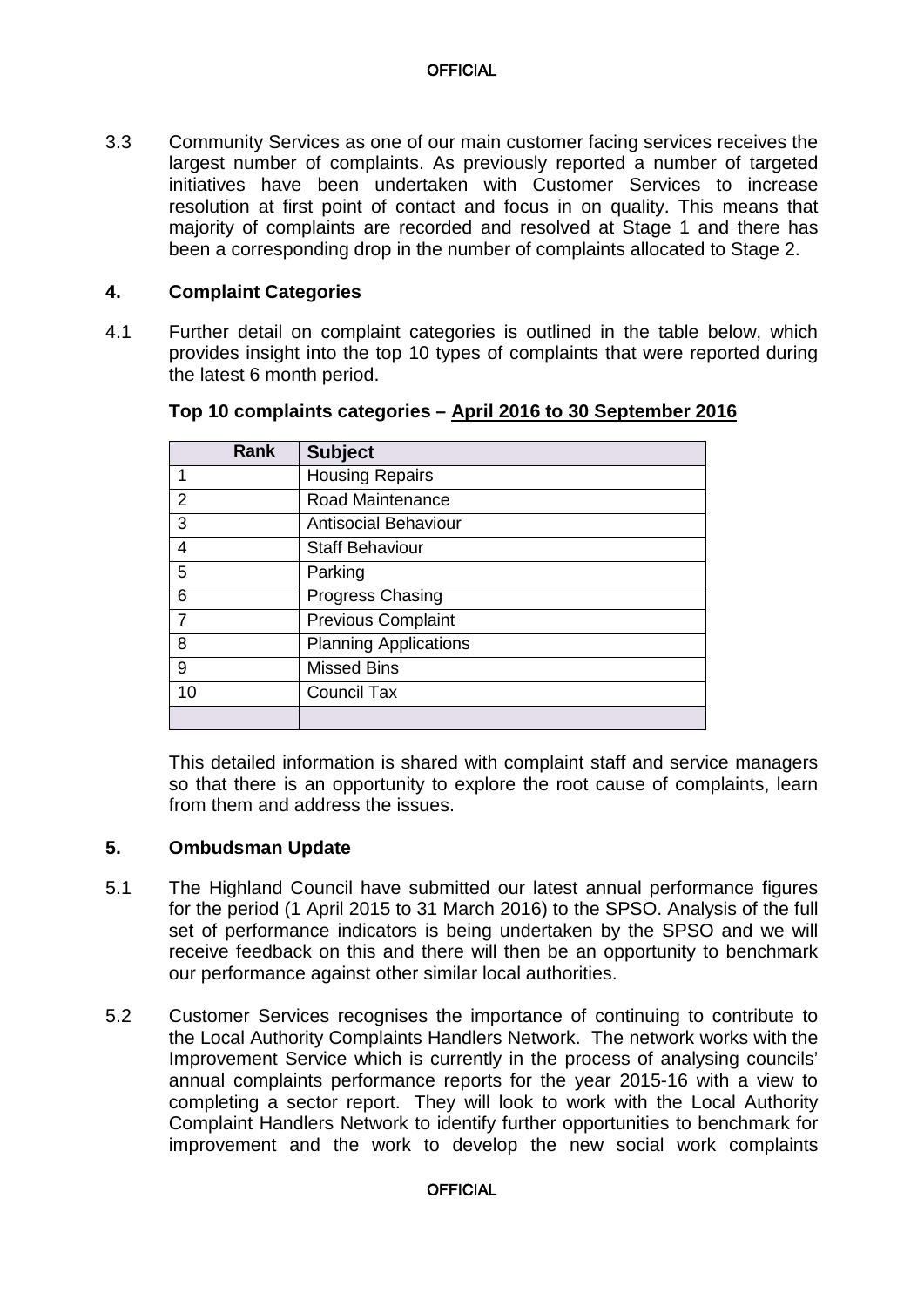procedure. A revised programme of activities will be considered including ways in which to improve learning from complaints, and the value that can be added by applying SPSO's Complaints Improvement Framework to identify opportunities for improvement.

### **6. Complaints Improvement Framework**

- 6.1 An assessment of our Corporate Complaints using the Public Sector Improvement Framework (PSIF) took place from March to June 2015. A number of improvement initiatives were identified and actions are now complete.
- 6.2 The SPSO recognises the challenges facing all local authorities around delivering positive results around complaints. The SPSO has been working on a Complaints Improvement Framework which is to help organisations assess the efficiency and effectiveness of their overall complaints handling arrangements. This will look at how well the organisation handles and responds to complaints, how accessible the complaints procedure is and the effectiveness of its governance and monitoring arrangements. Highland Council will participate in the framework and adopt any recommendations and actions that result.

### **7. Implications.**

### 7.1 **Resource Implications**

There are limited resource implications against any actions from the SPSO Complaints Improvement Framework. All services have been requested to ensure that the necessary resources are in place and to continue to prioritise the improvement of complaints handling in order to meet the corporate performance targets.

7.2 **Risks** There may continue to be an increase in complaints at a time when there is a reduction in resource available to handle complaints.

**Risk Implications:** Complaints handling performance is a critical area of the Council in how it handles its customer contact. Should the Council fail to meet the performance targets it could impact negatively on the overall performance of the Council. We have to acknowledge a significant risk that there will be an increase in complaints at a time when the Council will have less resource available to resolve complaints within the allocated timeframes.

## 7.3 **Equality/Legal/Climate Change/ Gaelic Implications**

**Equality Implications:** An initial screening of Equal Impact Assessment (EQIA) was completed during process design.